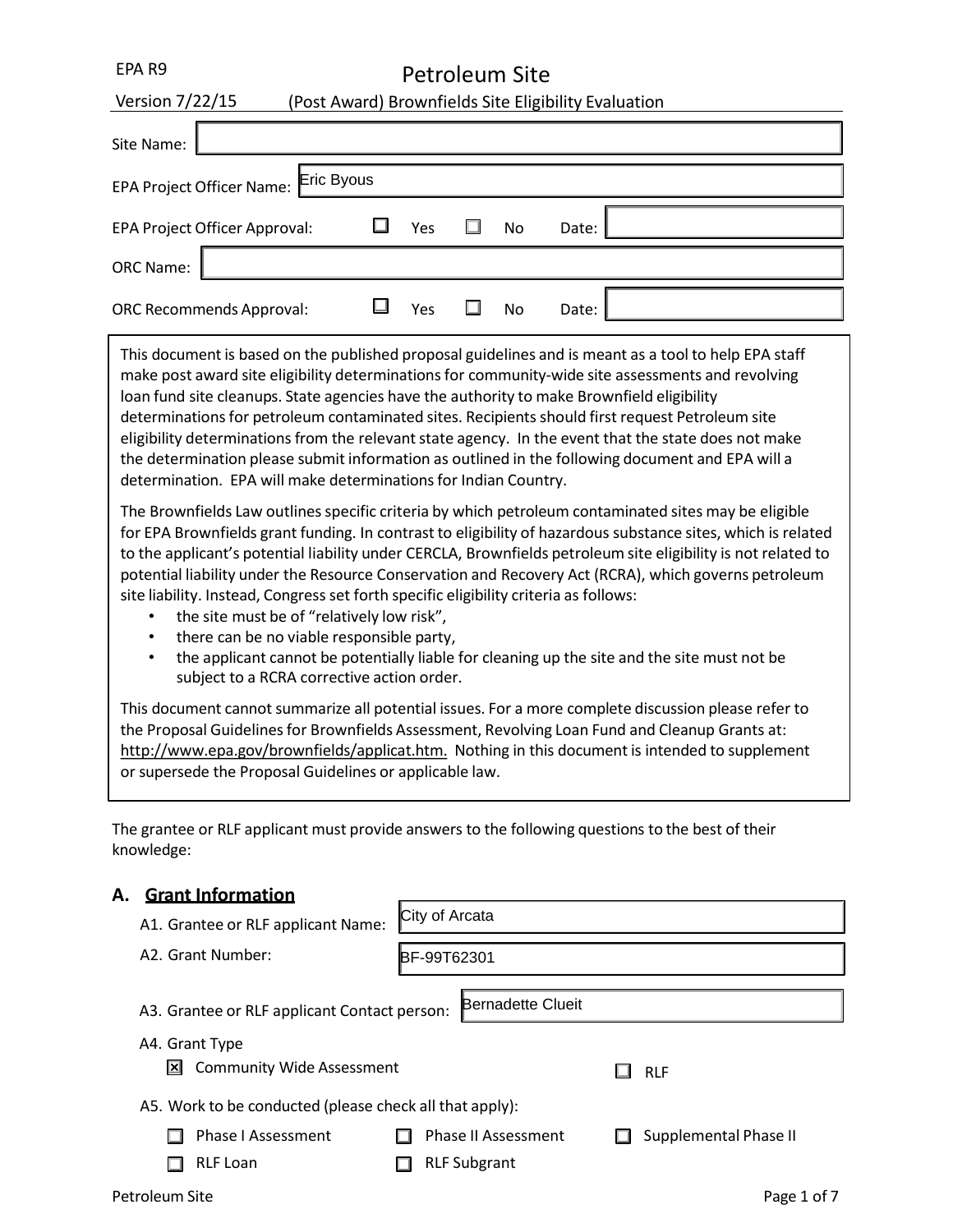Petroleum Site

| Version 7/22/15       | (Post Award) Brownfields Site Eligibility Evaluation                                            |
|-----------------------|-------------------------------------------------------------------------------------------------|
|                       |                                                                                                 |
| A6. Property Name:    |                                                                                                 |
| A7. Property Address: |                                                                                                 |
|                       | A8. Type of Site (site must either be predominantly petroleum or have a distinguishable area of |

A8. Type of Site (site must either be predominantly petroleum or have a distinguishable area of petroleum contamination be eligible for full or partial petroleum funding and to use this checklist):

 $\Box$  The site is **primarily** contaminated with petroleum products.

Petroleum is defined under CERCLA as crude oil or any fraction thereof which is not otherwise specifically listed or designated as a hazardous substance under that section. There may be some hazardoussubstances at petroleum sites but petroleum must be the predominant contamination. **If a site has distinguishable areas of hazardous substance and petroleum contamination it may be possible to use both hazardous substance and petroleum funding at the site for recipients who have both types of funding.** Petroleum sites are typically former gasoline or diesel dispensing, storage or processing facilities.

# **B. Ineligible Sites & Sites Which Require Property Specific Determination**

Some sites are not eligible by statute, others sites may require different information than included in this document please complete **Attachment A**, before moving on to Section C.

# **C. Site Background Information**

C1. Does the site meet the following definition of a Brownfields Site? Is the site "real property, the expansion, redevelopment or reuse of which is complicated by the presence or potential presence of hazardous substances, pollutants or contaminants"?

Yes No (*If No, the site is ineligible)*

C2. Provide below (next page) or attach a **1‐2 paragraph explanation** of how and when the site became contaminated including a description of any previous known uses and any known disposal of hazardous substances, pollutants or contaminants. If the land has been vacant for many years, indicate why you think the site is contaminated. You may attach relevant pages of Phase I or other investigation reports, if available.

C3. List known or suspected contaminant(s).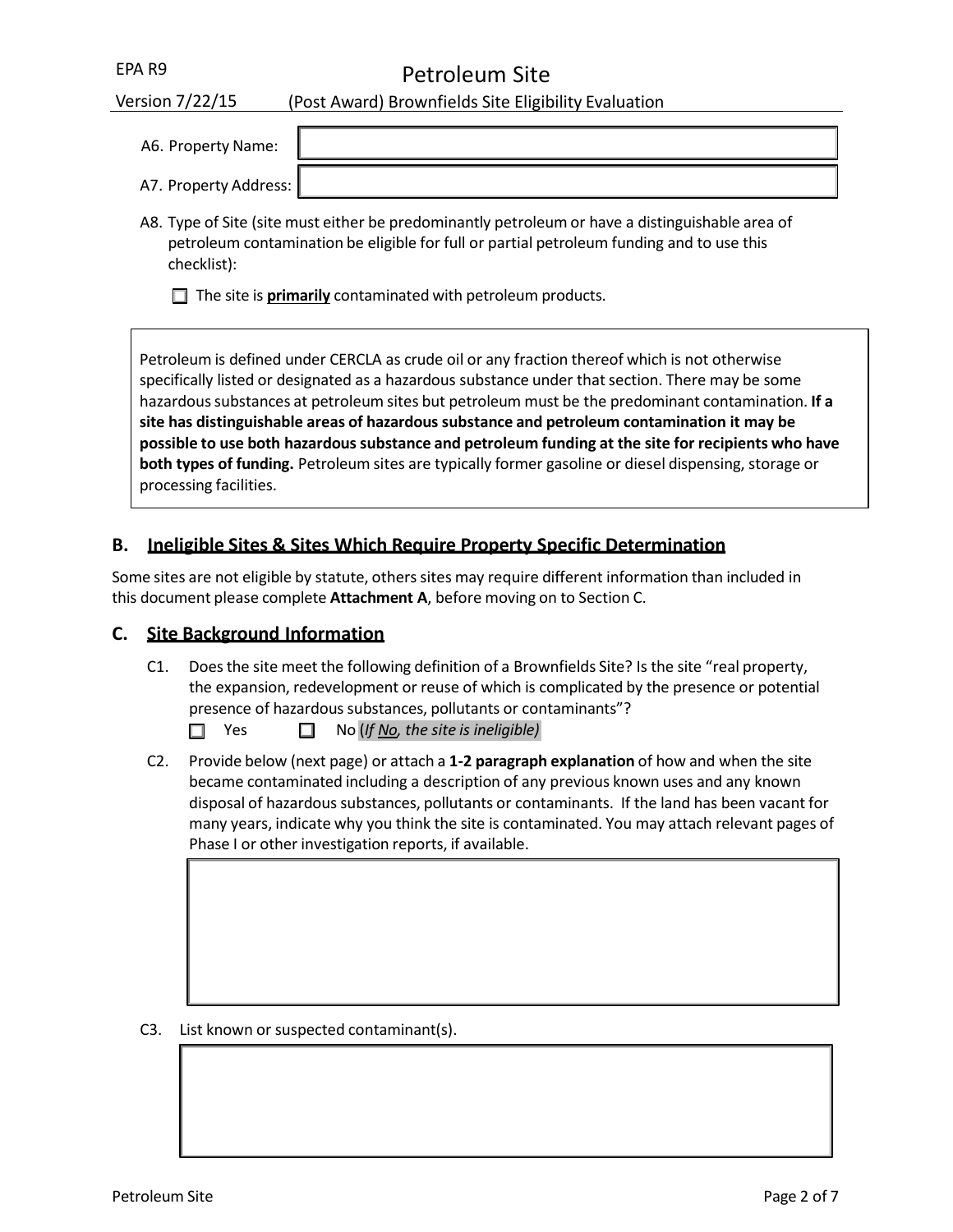| EPA R9<br>Petroleum Site                                                |                                |                                                                                                            |  |  |                                                                                                                                                                                                              |
|-------------------------------------------------------------------------|--------------------------------|------------------------------------------------------------------------------------------------------------|--|--|--------------------------------------------------------------------------------------------------------------------------------------------------------------------------------------------------------------|
| Version 7/22/15<br>(Post Award) Brownfields Site Eligibility Evaluation |                                |                                                                                                            |  |  |                                                                                                                                                                                                              |
|                                                                         |                                | D. Petroleum Site Eligibility - Responsible Party                                                          |  |  |                                                                                                                                                                                                              |
|                                                                         |                                | the site for the purpose of Brownfields Grant funding)                                                     |  |  | The questions in this section will help answer Question F1 below (whether there is a responsible party at                                                                                                    |
| а.                                                                      |                                | D1. Has the grantee or RLF applicant (or its tenants) ever:<br>$\Box$ Yes (If Yes, the site is ineligible) |  |  | dispensed or disposed of petroleum or petroleum product at the site?<br>No                                                                                                                                   |
| b.                                                                      |                                | exacerbated the contamination at the site?<br>$\Box$ Yes (If <u>Yes</u> , the site is ineligible)          |  |  | No                                                                                                                                                                                                           |
|                                                                         |                                | D2. Has a responsible party been identified through any of the following?                                  |  |  |                                                                                                                                                                                                              |
| a.                                                                      |                                | party to assess, investigate, or cleanup the site?<br>$\Box$ Yes (If Yes, the site is ineligible)          |  |  | a judgment rendered in a court of law or an administrative order that would require any<br>No                                                                                                                |
|                                                                         |                                | party to assess, investigate, or cleanup the site?<br>Yes (If Yes, the site is ineligible)                 |  |  | $or$ b. a filed enforcement action brought by federal or state authorities that would require any<br>No                                                                                                      |
| or c.                                                                   |                                | Yes (If Yes, the site is ineligible)                                                                       |  |  | a citizen suit, contribution action or other 3 <sup>rd</sup> party claim against the current or immediate<br>past owner, that would, if successful, require that party to assess or clean up the site?<br>No |
|                                                                         | D3. The current site owner is: |                                                                                                            |  |  |                                                                                                                                                                                                              |
| a.                                                                      | Has the current owner:<br>Yes  |                                                                                                            |  |  | dispensed or disposed of petroleum or petroleum product at the site?<br>No                                                                                                                                   |
| b.                                                                      | Yes                            |                                                                                                            |  |  | owned the property during the dispensing or disposal of petroleum product at the site?<br>No                                                                                                                 |
| c.                                                                      | Yes                            | exacerbated the contamination at the site?                                                                 |  |  | No                                                                                                                                                                                                           |
| d.                                                                      | Yes                            |                                                                                                            |  |  | taken reasonable steps with regard to contamination at the site? *<br>No                                                                                                                                     |
|                                                                         | Describe:                      |                                                                                                            |  |  |                                                                                                                                                                                                              |
|                                                                         |                                |                                                                                                            |  |  |                                                                                                                                                                                                              |
| D4.                                                                     | The immediate past owner is:   |                                                                                                            |  |  |                                                                                                                                                                                                              |
| a.                                                                      | Yes                            | Has the immediate past owner:                                                                              |  |  | dispensed or disposed of petroleum or petroleum product at the site?<br>No                                                                                                                                   |
| b.                                                                      | Yes                            |                                                                                                            |  |  | owned the property during the dispensing or disposal of petroleum product at the site?<br>No                                                                                                                 |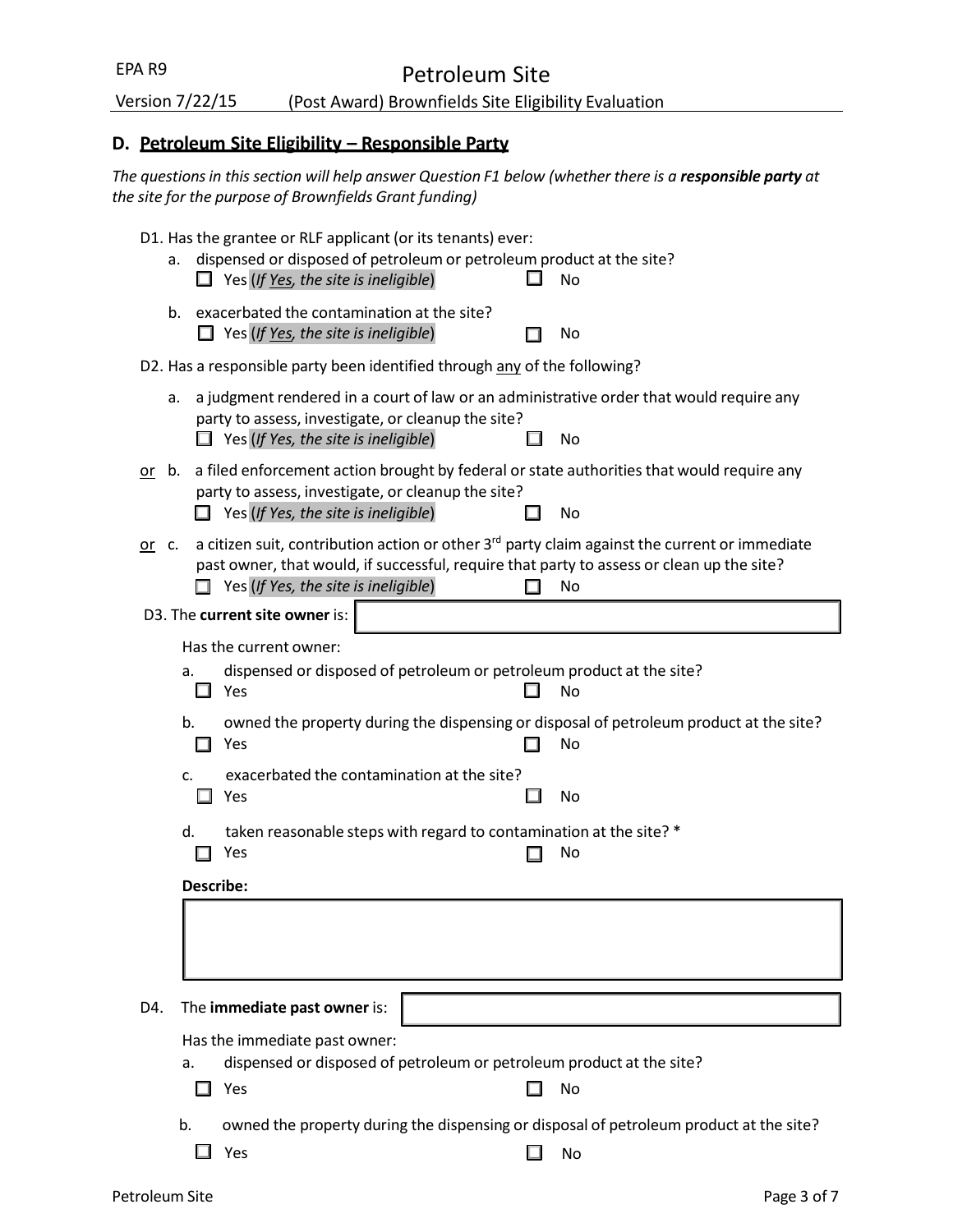| EPA R9                | Petroleum Site                                                           |  |  |  |
|-----------------------|--------------------------------------------------------------------------|--|--|--|
| Version 7/22/15       | (Post Award) Brownfields Site Eligibility Evaluation                     |  |  |  |
| $\mathsf{C}$ .<br>Yes | exacerbated the contamination at the site?<br>No.                        |  |  |  |
|                       |                                                                          |  |  |  |
| d.<br>Yes             | taken reasonable steps with regard to contamination at the site? *<br>No |  |  |  |
| Describe:             |                                                                          |  |  |  |
|                       |                                                                          |  |  |  |
|                       |                                                                          |  |  |  |

*\*"Reasonable steps: with regard to contamination at the site" includes, as appropriate; stopping continuing releases, preventing threatened releases, and preventing or limiting human, environmental or natural resource exposure in to earlier petroleum or petroleum product releases for more information see EPA's March 6 2003 "Common Elements" guidance. See web link at:* 

*<http://www.epa.gov/compliance/resources/policies/cleanup/superfund/common>‐elem‐ref.pdf*

### **E. Petroleum Site Eligibility – Responsible Viable Party**

*Responsible Party: If either the current or immediate past owner dispensed or disposed of petroleum or petroleum product at the site; owned the site during the dispensing or disposing of petroleum product; exacerbated the contamination or did not take reasonable steps with regard to contamination, the site may be deemed to have a responsible party.*

- E1. Based on Section D above, for purposes of EPA Brownfields Grant Program funding only, is there a responsible party *(current or immediate past owner)* in regard to the contamination? Yes *(continue to question E2)* No
- E2. If there is a responsible party, is that party financially viable? Is the party financially capable of satisfying obligations under applicable federal or state law to conduct the activities contemplated under the grant for assessing or cleaning up the site?

 $\Box$ П

Yes**,** there is a viable responsible party. (*The site is ineligible)*  No

Please check box below and describe the basis for that conclusion:

- $\Box$  Applicant has information indicating that a responsible party is insolvent (e.g., bankrupt) or defunct (no longer in business).
- $\Box$  Applicant has searched records and databases to locate and determine financial capability of the responsible party.

Other (Explain):

*At a minimum the applicant must make reasonable efforts to locate the responsible party and determine financialstatus,such as by searching local or county records and other comprehensive publicly‐available national database(s) (e.g. LexisNexis database ‐ general locator and combined deed transfer, tax assessor records and mortgage record files).*

*Because of the complexities of Petroleum sites, consultation with legal counsel will be necessary. Your Project Officer will notify you of the site eligibility determination or if additional information is required.*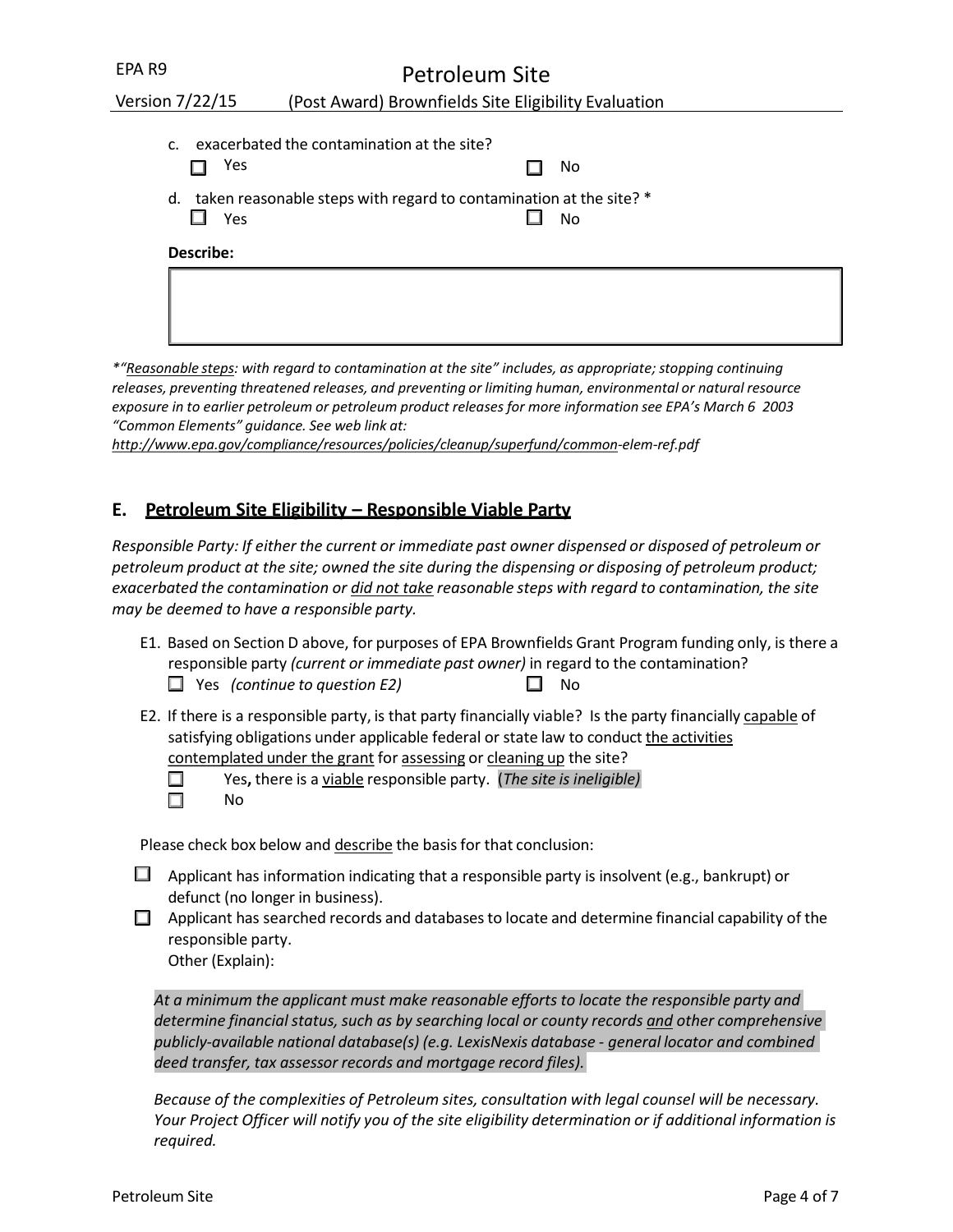# Petroleum Site

Version 7/22/15 (Post Award) Brownfields Site Eligibility Evaluation

*Additional Information (Please identify section needing further description):*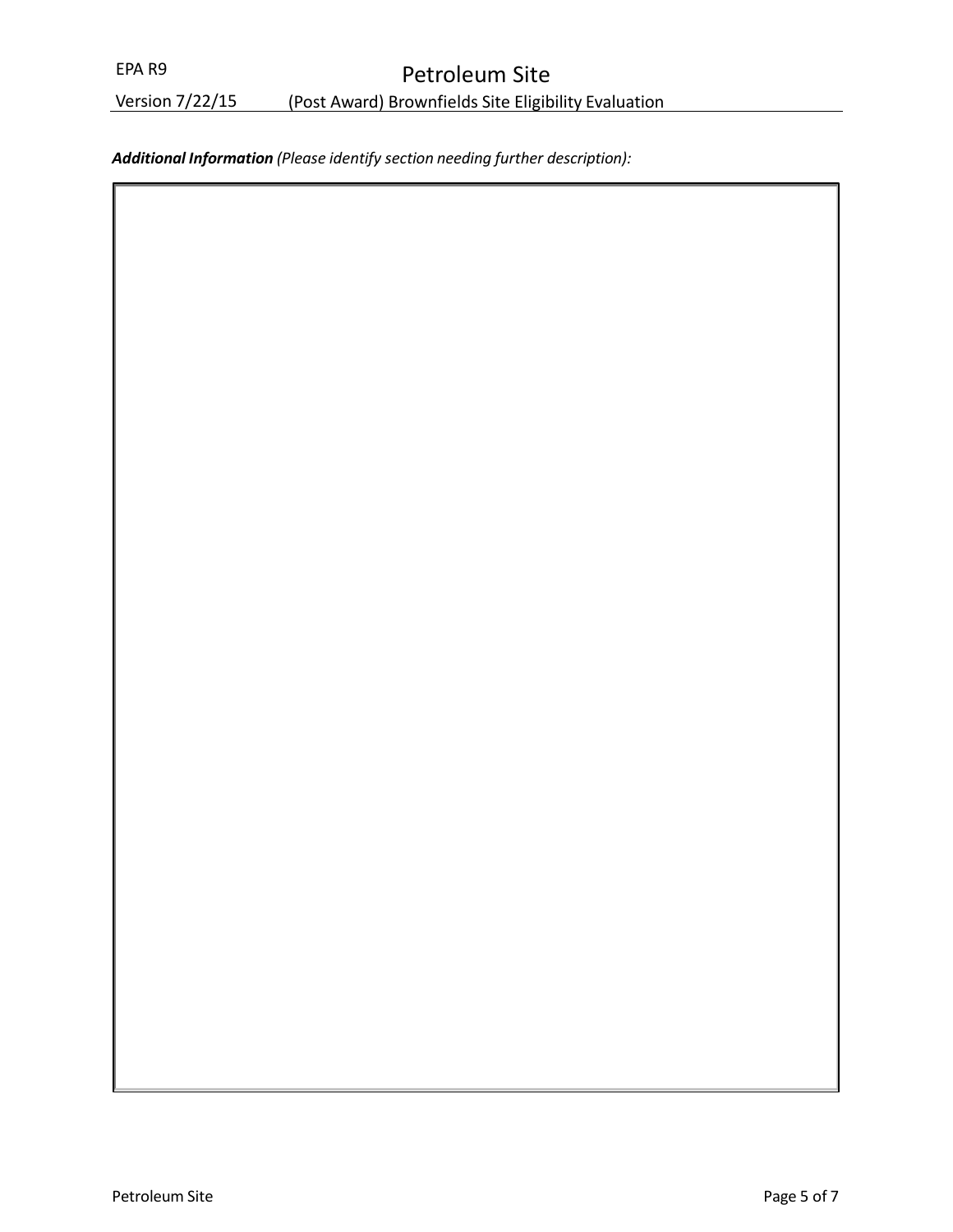Petroleum Site

Version 7/22/15 (Post Award) Brownfields Site Eligibility Evaluation

### **Attachment A**

|    |                                                                                                                                                                                                                               | <b>Ineligible Sites and Sites Requiring Property Specific Determinations</b> |           |  |
|----|-------------------------------------------------------------------------------------------------------------------------------------------------------------------------------------------------------------------------------|------------------------------------------------------------------------------|-----------|--|
|    |                                                                                                                                                                                                                               | <b>Property Name:</b>                                                        |           |  |
|    |                                                                                                                                                                                                                               | <b>Property Address:</b>                                                     |           |  |
| ı. |                                                                                                                                                                                                                               | <b>Sites Not Eligible for Funding By Statute</b>                             |           |  |
|    |                                                                                                                                                                                                                               | If the answer is Yes to any of the questions below the site is ineligible.   |           |  |
|    | Is the facility listed (or proposed for listing) on the National Priorities List?<br>1.<br>If Yes, the site is ineligible.                                                                                                    |                                                                              |           |  |
|    |                                                                                                                                                                                                                               | Yes                                                                          | No        |  |
|    | Is the facility subject to unilateral administrative orders, court orders, administrative orders on<br>2.<br>consent, or judicial consent decrees issued to or entered into by parties under CERCLA? If Yes,                  |                                                                              |           |  |
|    |                                                                                                                                                                                                                               | the site is ineligible.<br>Yes<br>ш                                          | <b>No</b> |  |
|    | Is the facility subject to the jurisdiction, custody, or control of the US government? (Question<br>3.<br>does not apply for land held in trust by the US government for an Indian tribe). If Yes, the site is<br>ineligible. |                                                                              |           |  |
|    |                                                                                                                                                                                                                               | Yes                                                                          | No        |  |

### **II. Sites Eligible for a Property Specific Determination by EPA**

*If the answer is Yes to any of the questions below (1 –7), a property specific determination is required. The grantee or RLF applicant will need to submit additional information. (See Appendix 4 of the Proposal Guidelinesfor Brownfields Assessment, Revolving Loan Fund and Cleanup Grants.)*

- 1. Is the site / facility subject to a planned or ongoing CERCLA removal action?  $\Box$  Yes  $\Box$  No
- 1. Has the site/facility been the subject of a unilateral administrative order, court order, an administrative order on consent or judicial consent decree that has been issued to or entered into by the parties, or been issued a permit by the U.S. or an authorized state under the Solid Waste Disposal Act (as amended by the Resource Conservation and Recovery Act (RCRA)), the Federal Water Pollution Control Act (FWPCA), the Toxic Substances Control Act (TSCA), or the Safe Drinking Water Act (SWDA)?

 $\Box$  Yes  $\Box$  No

3. Is the site/facility subject to corrective action orders under RCRA (sections 3004(u) or 3008(h)) and has there been a corrective action permit or order issued or modified to require corrective measures?

 $\square$  Yes  $\square$  No